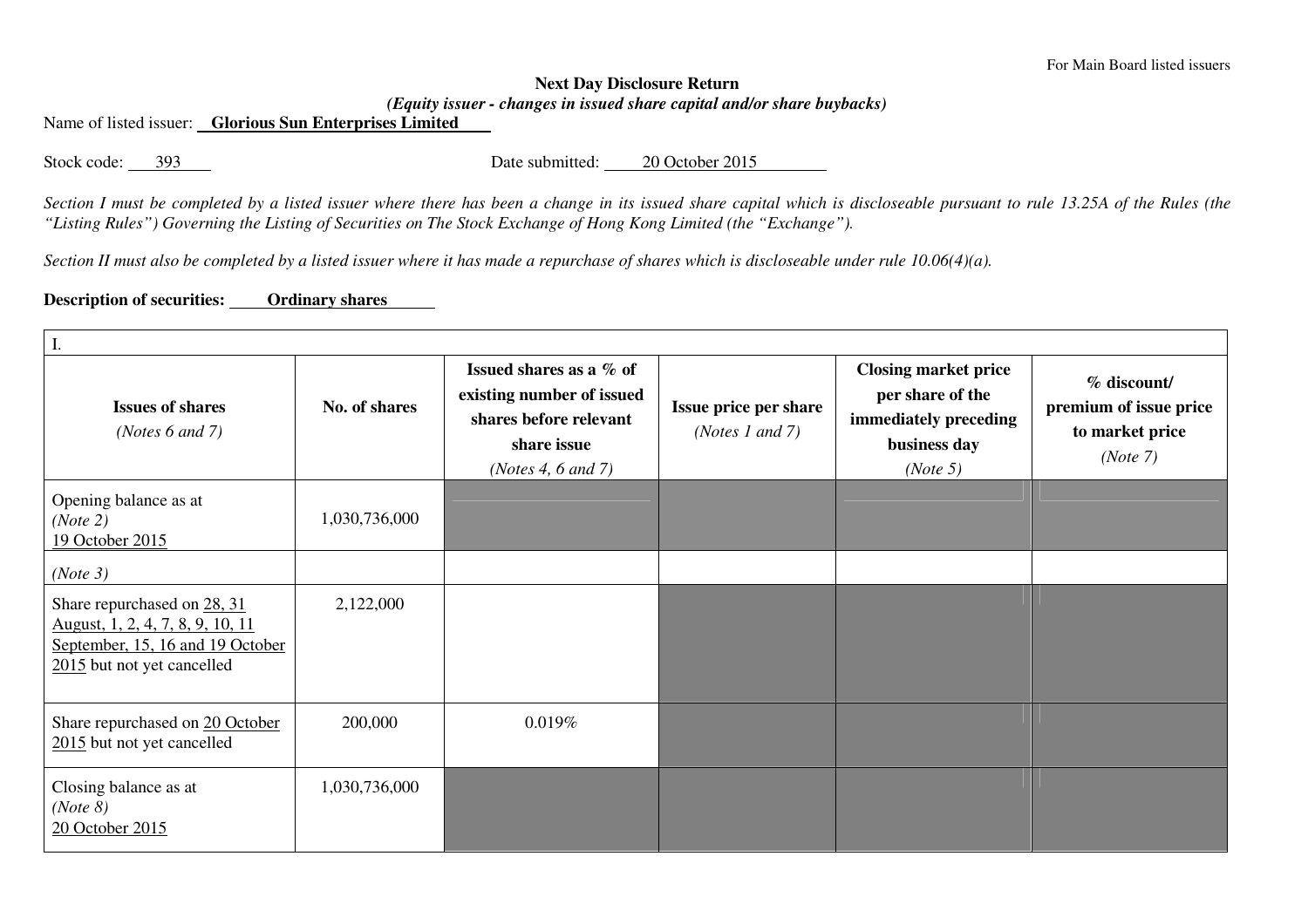*Notes to Section I:* 

- *1. Where shares have been issued at more than one issue price per share, a weighted average issue price per share should be given.*
- *2. Please insert the closing balance date of the last Next Day Disclosure Return published pursuant to rule 13.25A or Monthly Return pursuant to rule 13.25B, whichever is the later.*
- *3. Please set out all changes in issued share capital requiring disclosure pursuant to rule 13.25A together with the relevant dates of issue. Each category will need to be disclosed individually with sufficient information to enable the user to identify the relevant category in the listed issuer's Monthly Return. For example, multiple issues of shares as a result of multiple exercises of share options under the same share option scheme or of multiple conversions under the same convertible note must be aggregated and disclosed as one category. However, if the issues resulted from exercises of share options under 2 share option schemes or conversions of 2 convertible notes, these must be disclosed as 2 separate categories.*
- *4. The percentage change in the number of issued shares of listed issuer is to be calculated by reference to the listed issuer's total number of shares in issue (excluding for such purpose any shares repurchased or redeemed but not yet cancelled) as it was immediately before the earliest relevant event which has not been disclosed in a Monthly Return or Next Day Disclosure Return.*
- *5. Where trading in the shares of the listed issuer has been suspended, "closing market price per share of the immediately preceding business day" should be construed as "closing market price per share of the business day on which the shares were last traded".*
- *6. In the context of a repurchase of shares:* 
	- *"issues of shares" should be construed as "repurchases of shares"; and*
	- $\blacksquare$  *"issued shares as a % of existing number of shares before relevant share issue" should be construed as "repurchased shares as a % of existing number of shares before relevant share repurchase".*
- *7. In the context of a redemption of shares:* 
	- *"issues of shares" should be construed as "redemptions of shares";*
	- $\mathbf{m}$  ,  $\mathbf{m}$  *"issued shares as a % of existing number of shares before relevant share issue" should be construed as "redeemed shares as a % of existing number of shares before relevant share redemption"; and*
	- *"issue price per share" should be construed as "redemption price per share".*   $\blacksquare$
- *8. The closing balance date is the date of the last relevant event being disclosed.*